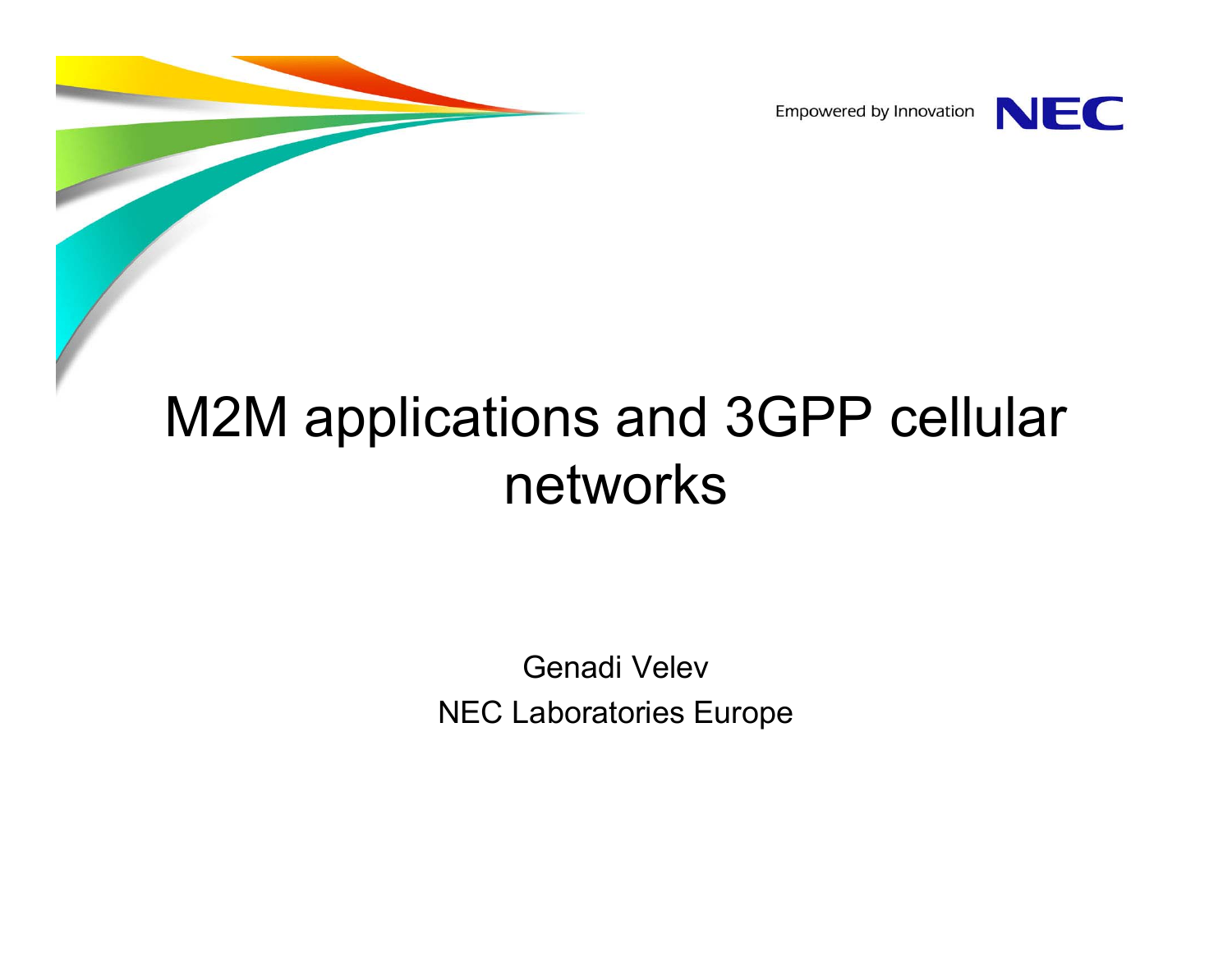A cellular operator:

Can any of the 3GPP technologies (GSM, UMTS, LTE) be used to meet the M2M requirements?

- Low device price
- **Long battery life**

NOTE: 3GPP uses Machine Type Communication (MTC) term beside M2M

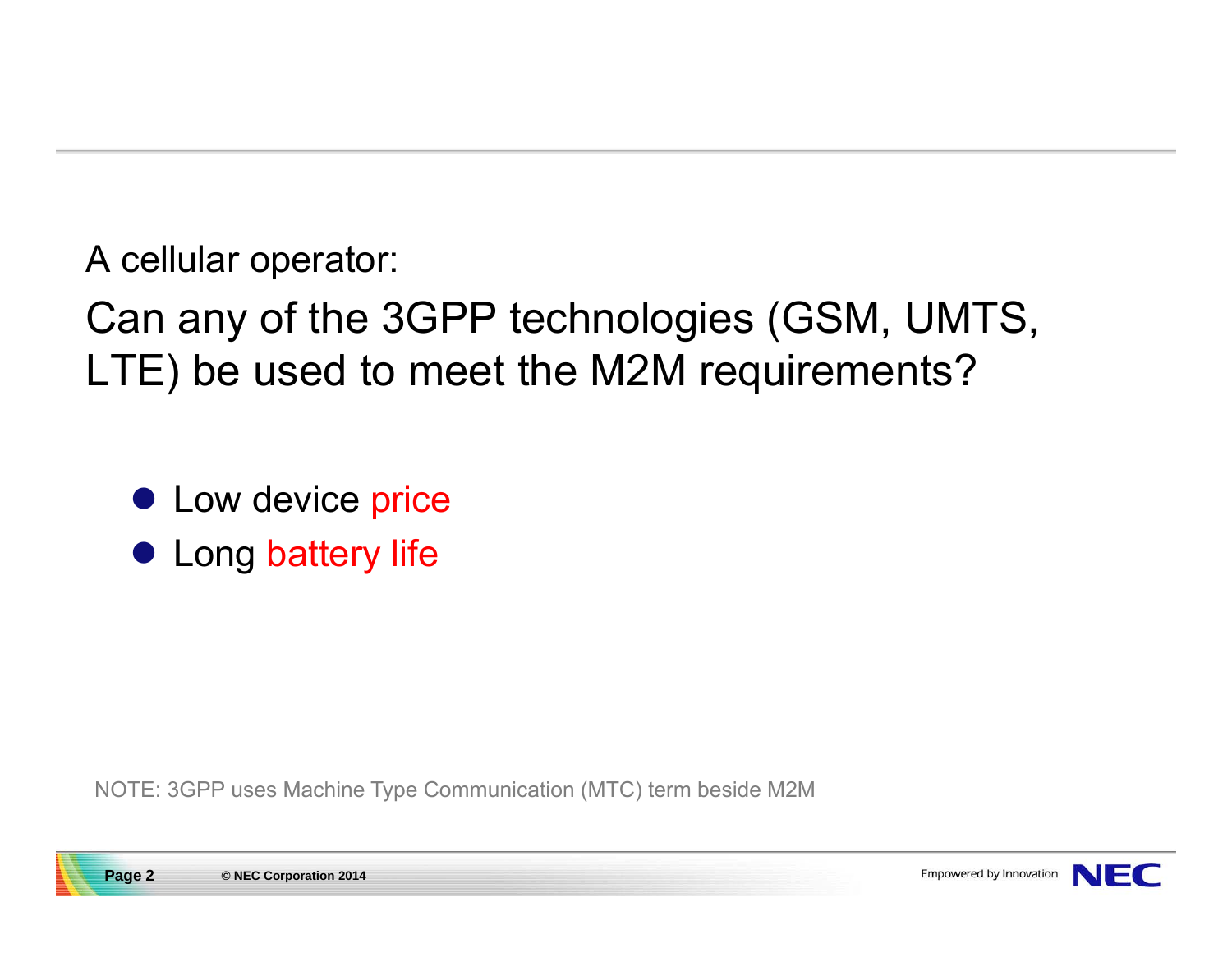### Challenges for 3GPP cellular networks

#### **Traditional applications**

- $\bullet$ Voice, multimedia, large data
- $\bullet$ Highly mobile devices
- $\bullet$  No strict requirements for chipset price and battery life

 $\bullet$ 

 $\bullet$ 

 $\bullet$ 

M2M application chatacteristics

Data chatacteristics: small data,

Device requirements: **low price, long** 

Business: low ARPU

periodic, (in)frequent

**battery life**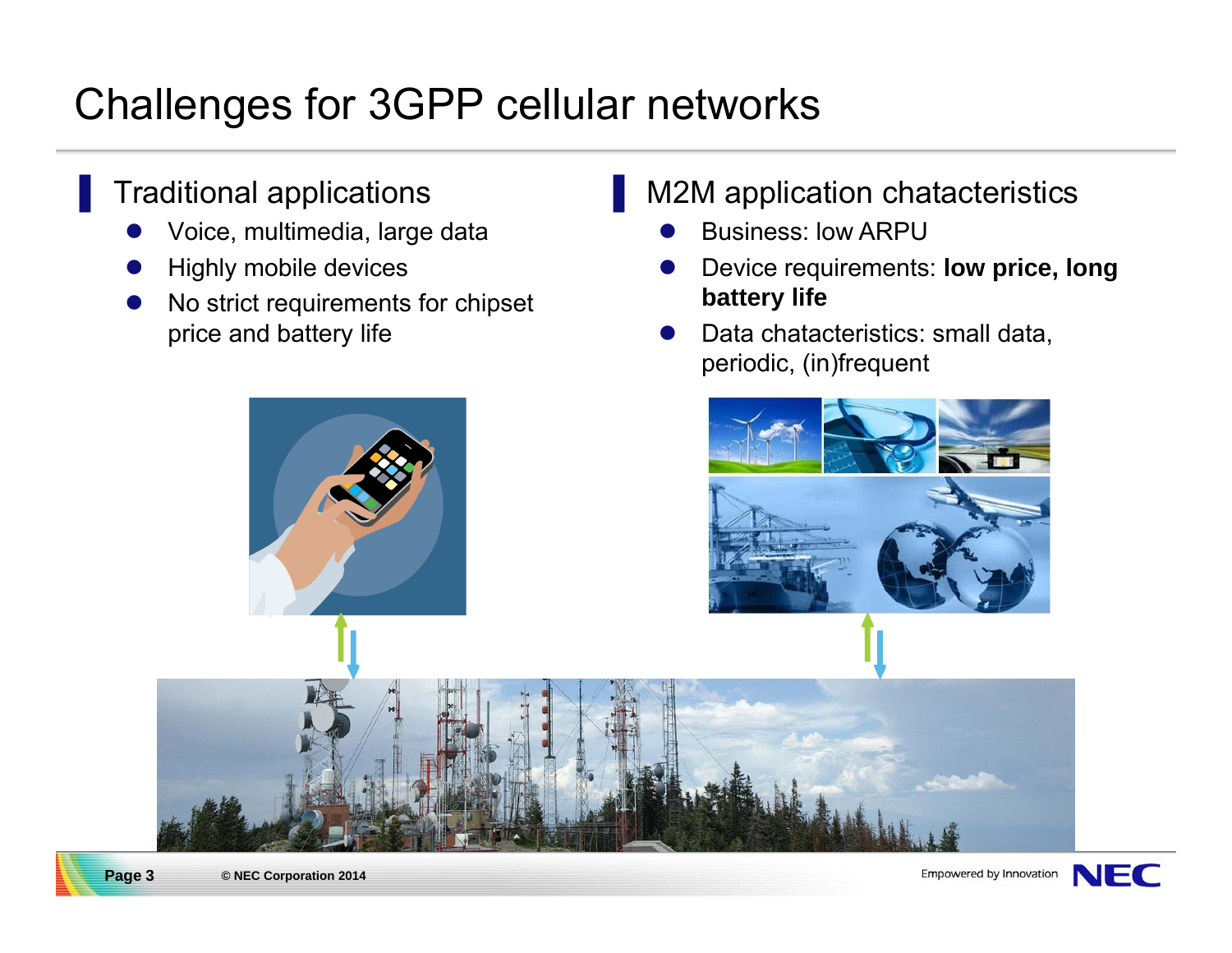#### End-to-end architecture

#### ▌ **Why 3GPP cellular network as transport for M2M applications?**

#### Deployment aspect:

- $\bullet$ Global, wireless reachability
- $\bullet$ Operators deploy M2M platforms
- $\bullet$  SoC allows embedded modem (<5\$) into sensors/meters

#### 3GPP offers to 3rd parties:

- $\bullet$ C-plane access (network APIs)
- $\bullet$ IP bearer service
- $\bullet$ SMS service

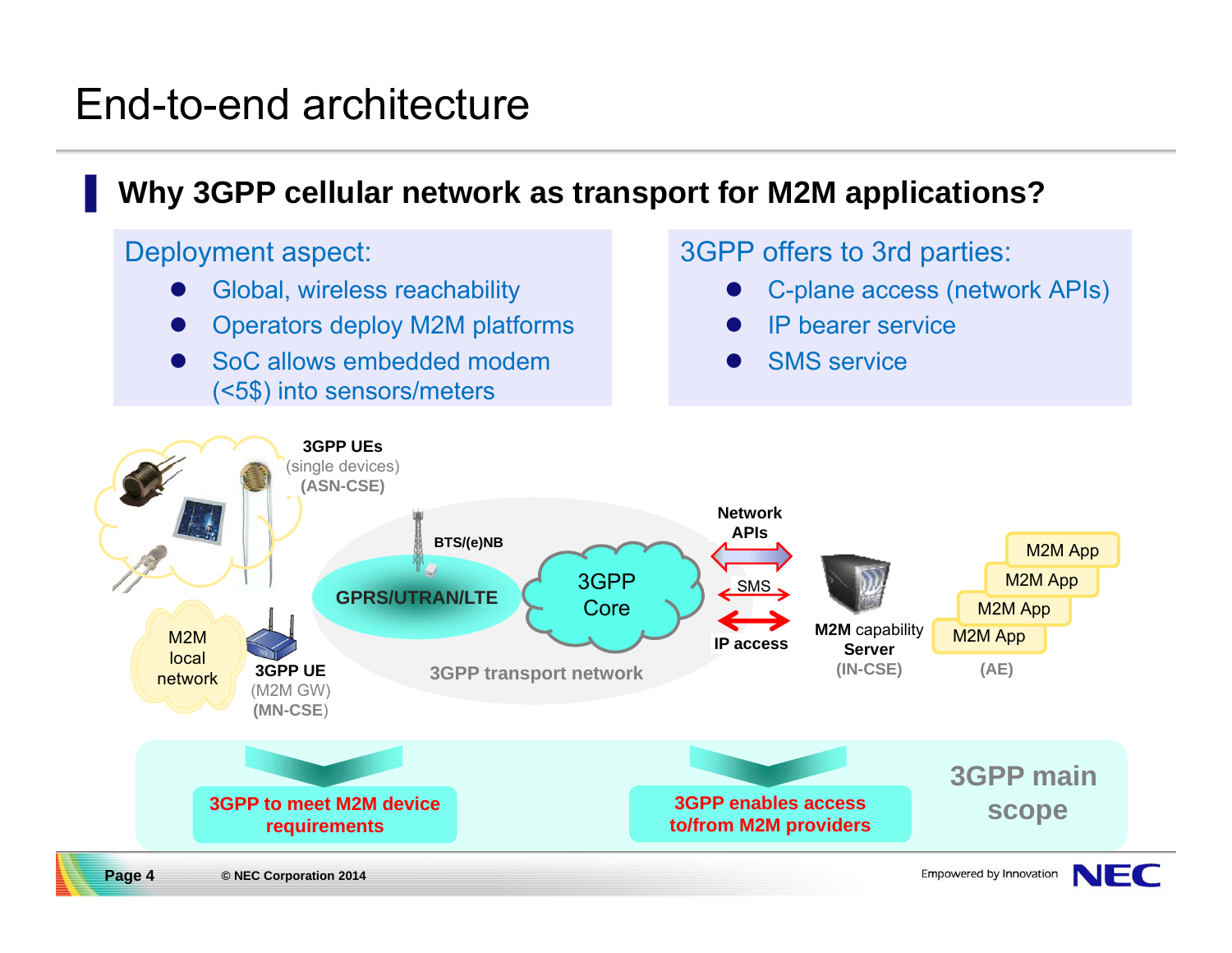### 3GPP System Architecture evolution (1/3)



**Page 5 © NEC Corporation 2014**

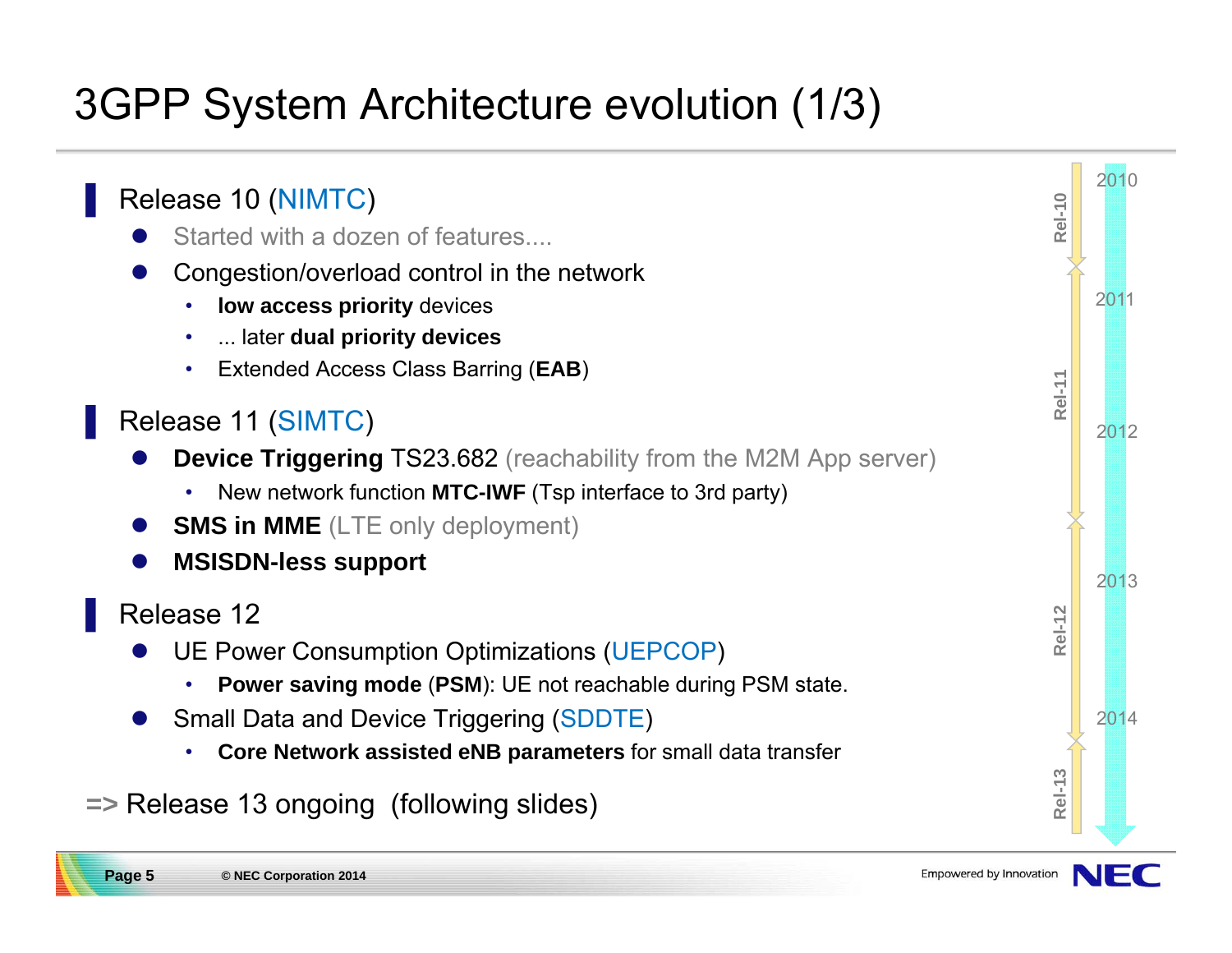#### 3GPP System Architecture evolution (2/3)



Empowered by Innovation

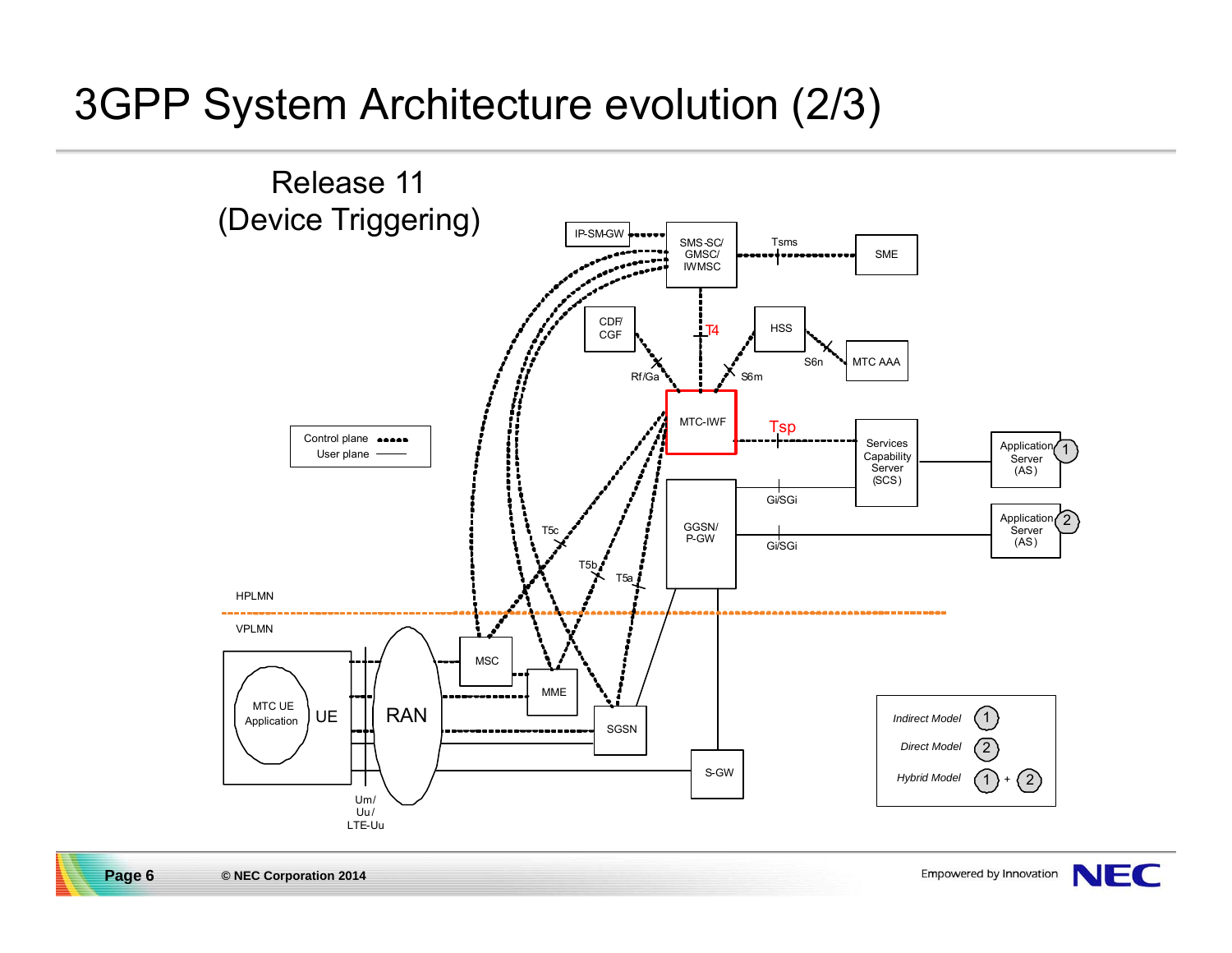#### 3GPP System Architecture evolution (3/3)



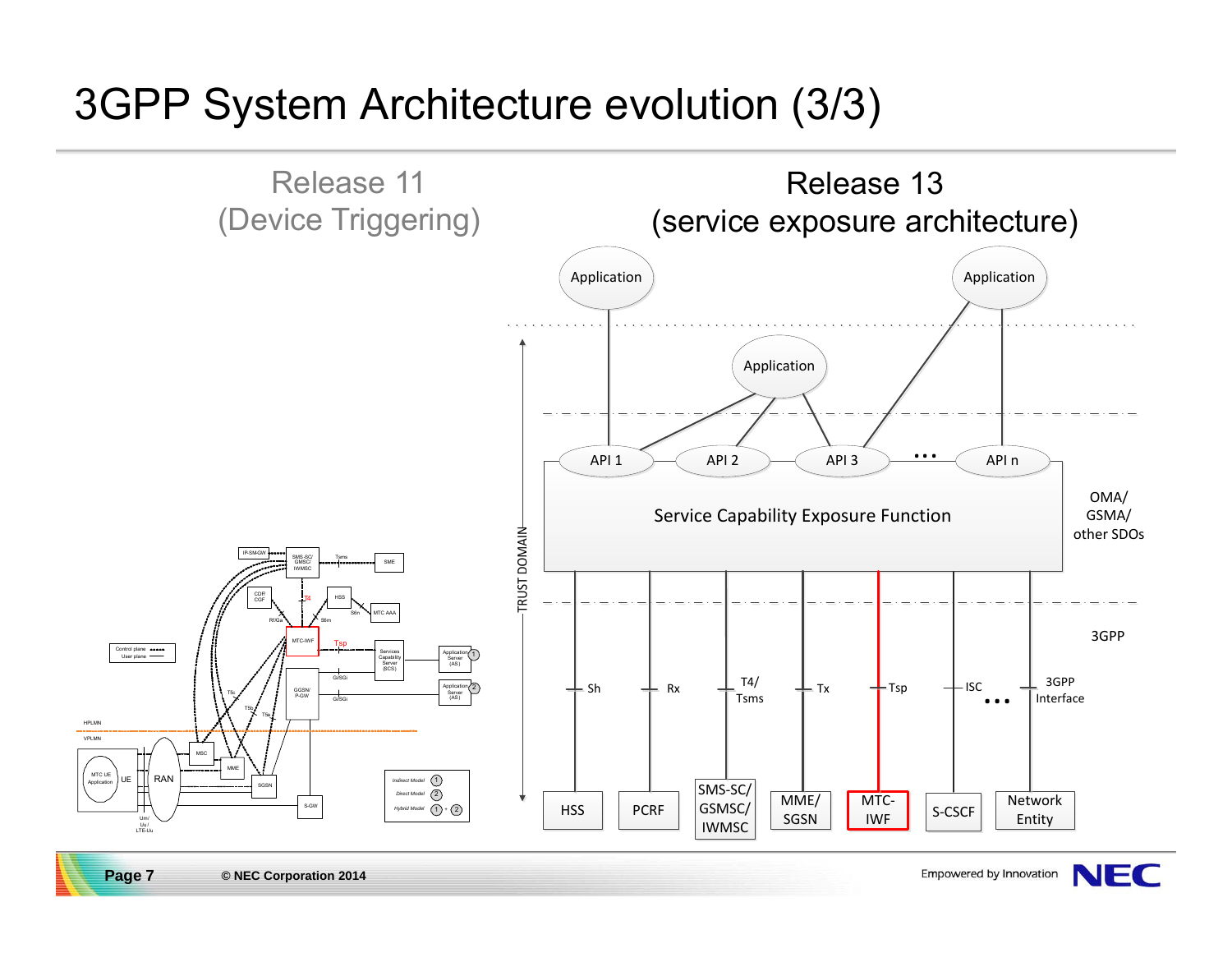#### 3GPP System Architecture: Release 13

- Architecture Enhancements for Service Capability Exposure (AESE)
	- $\bullet$ **Architecture agreed**
	- $\bullet$ Exposing network services to 3rd party

**Monitoring Enhancements (MONTE)** 

- $\bullet$ Configuring monitoring events in the network
- $\bullet$ Exposing network information to 3rd party for troubleshooting

Group based Enhancements (GROUPE)

- **Group based messaging** 
	- Broadcast/multicast to a group (opt. in a geo area)
	- Group addressing and identifiers
- $\bullet$ Group based policing: QoS policies, congestion control

=> More M2M-related features are studied (HLCom, DECOR, eDRX)



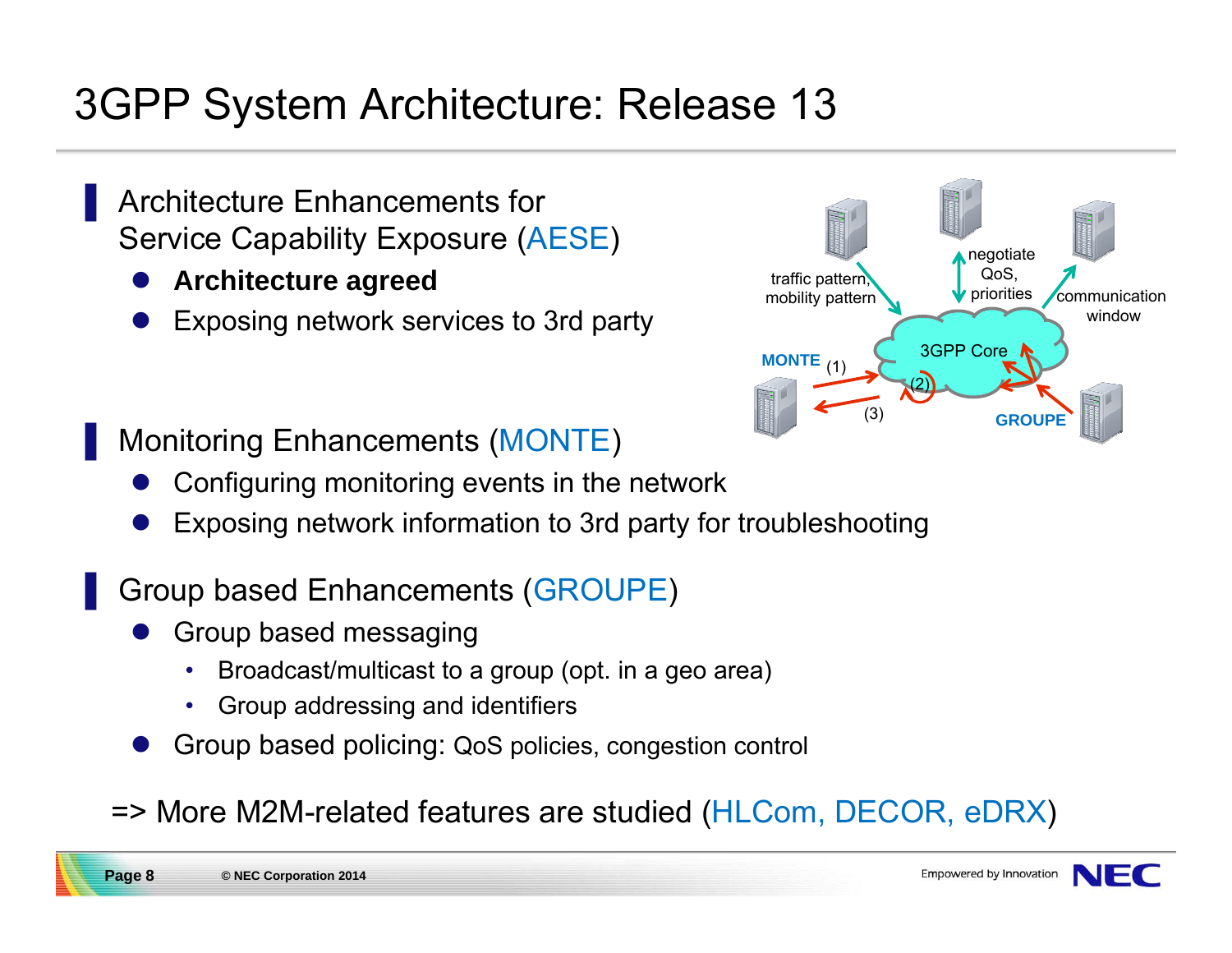### 3GPP Radio Access (RAN/GERAN)



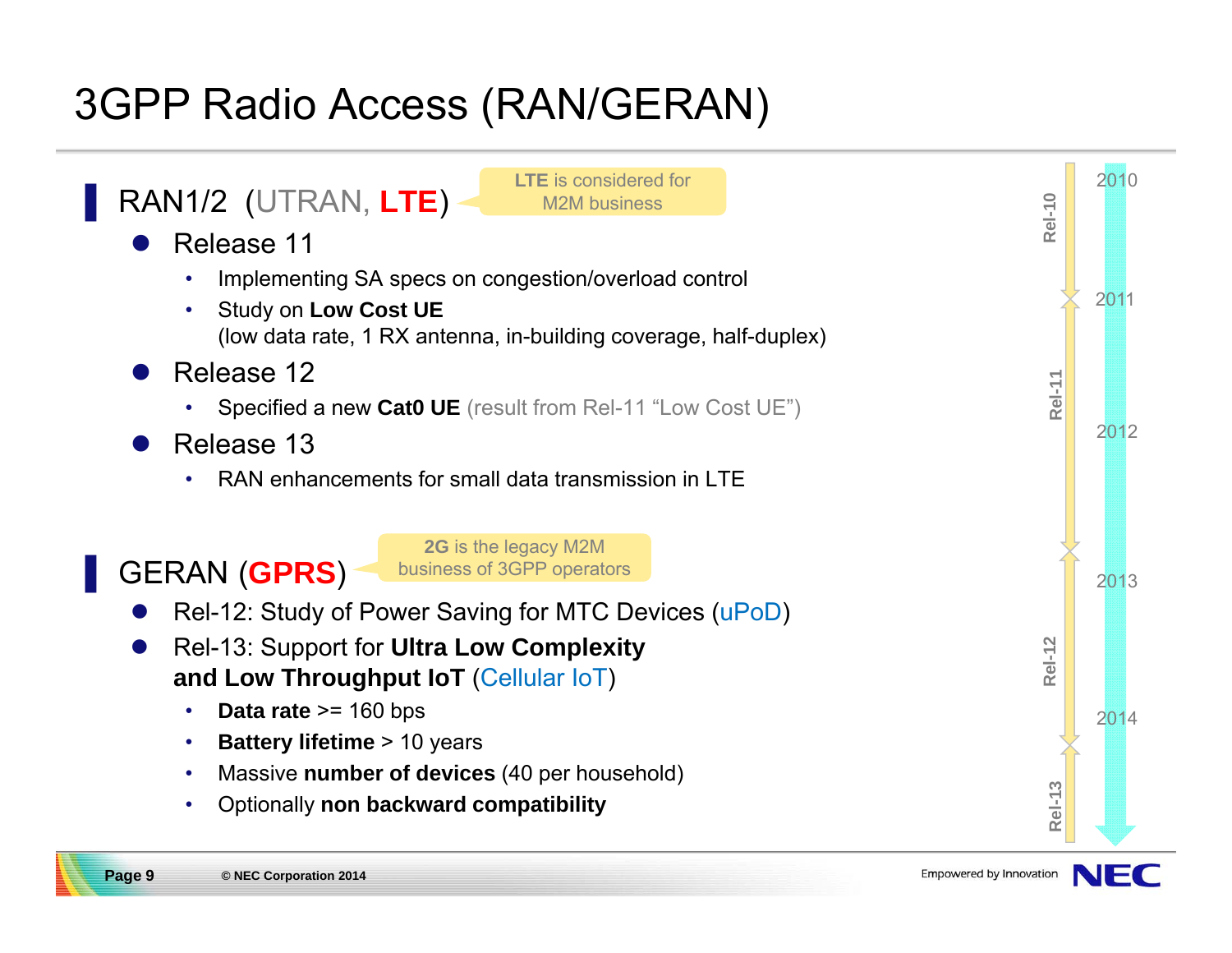Towards 5G

In the past  $(2G, 3G, 4G)$ 

The service requirements (SA1) did not consider M2M use cases

**=>** hence, later enhancements were needed

In the future  $(5G, 2018 - 2020)$ 

SA1 to specify use cases based on M2M applications (e.g. ultra-fast network access, e.g. ~1ms latency for automated driving, industrial sensors, robots. Described in docs S1-144361, S1-144384).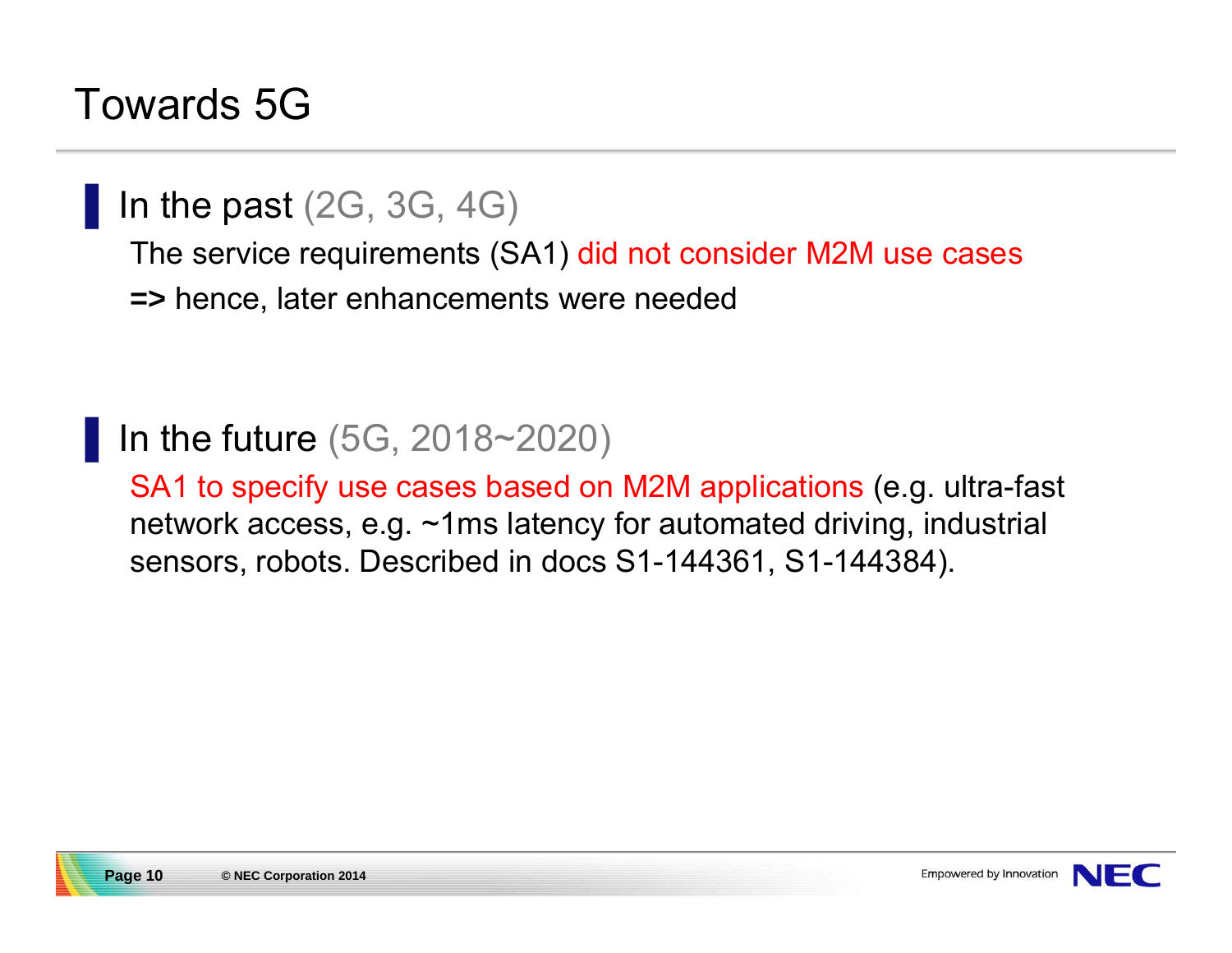### Summary

▌ 3GPP standardizes **M2M-specific features** (since ~2010)

- $\bullet$ Network internal optimizations for M2M characteristics
- $\bullet$ Cheep and power efficient M2M devices (by RAN/GERAN WGs)
- $\bullet$ Unified access to/from M2M service providers (by SA WGs)

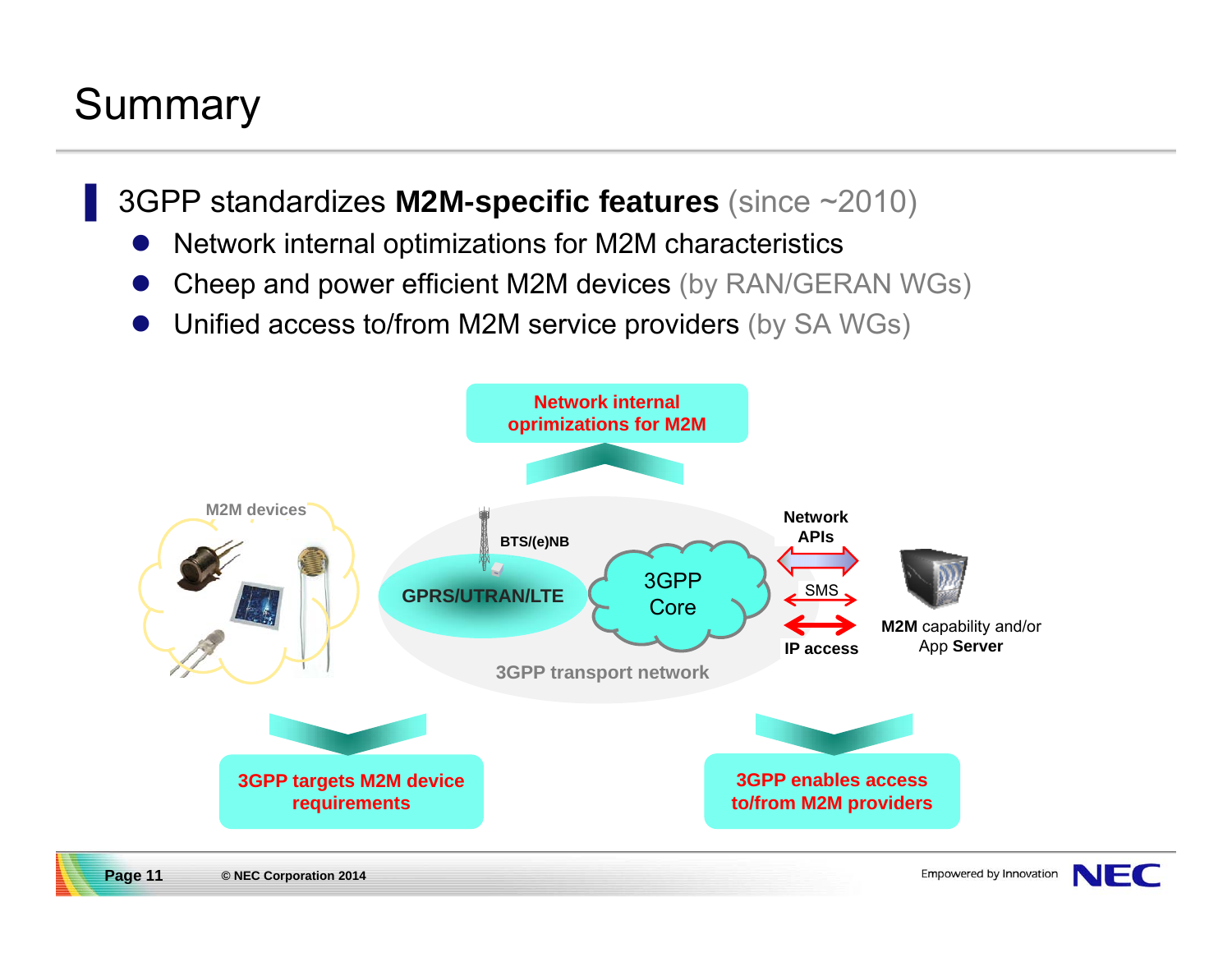